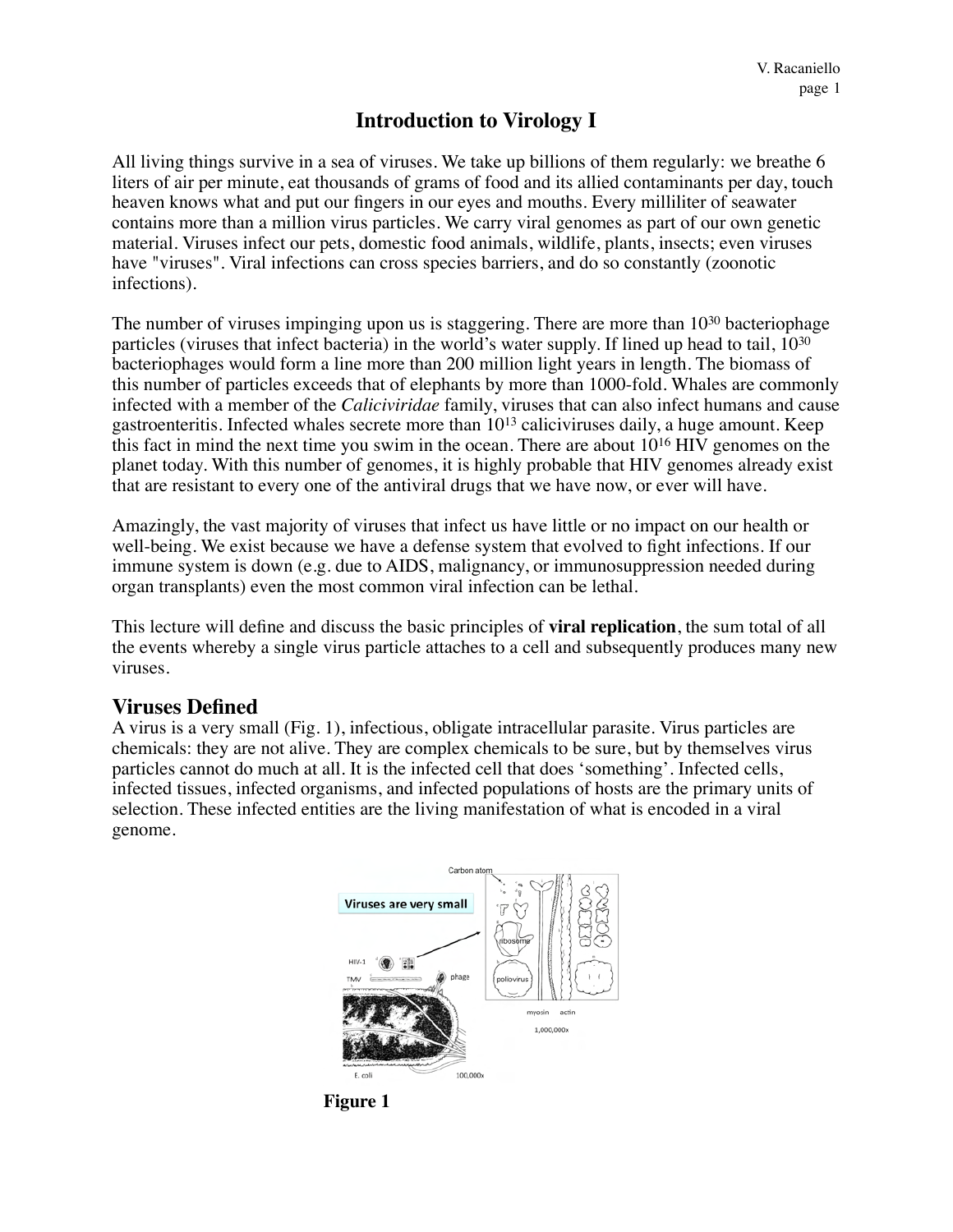Other defining viral attributes include:

- The genome is comprised of either DNA or RNA.
- Within an appropriate host cell, the viral genome directs the synthesis, by cellular systems, of the components needed for replication of the viral genome and its transmission within virus particles.
- New virus particles are formed by *de novo* assembly from newly-synthesized components within the host cell.
- The progeny particles are the vehicles for transmission of the viral genome to the next host cell or organism.
- The particles are then disassembled inside the new cell, initiating the next infectious cycle.

Viruses replicate by assembly of pre-formed components into many particles (Fig. 2). First the individual parts are synthesized, then they are assembled into the final product. They do not replicate by binary fission, as do bacterial and eukaryotic cells.

### **The Three-Part Strategy**

All viruses follow this three-part strategy:

1. All viruses have a nucleic acid genome packaged in a proteinaceous particle. This particle is the vehicle for transmission of the viral genome from host to host. The particle is a delivery device, but it is not alive.



2. The viral genome contains the information to initiate and complete an infectious cycle within a susceptible and permissive cell. The infectious cycle allows attachment and entry of the particle, decoding of genome information, translation of viral mRNA by host ribosomes, genome replication, assembly and release of particles containing the genome.

3. All viral genomes are able to establish themselves in a host population so that virus survival is ensured.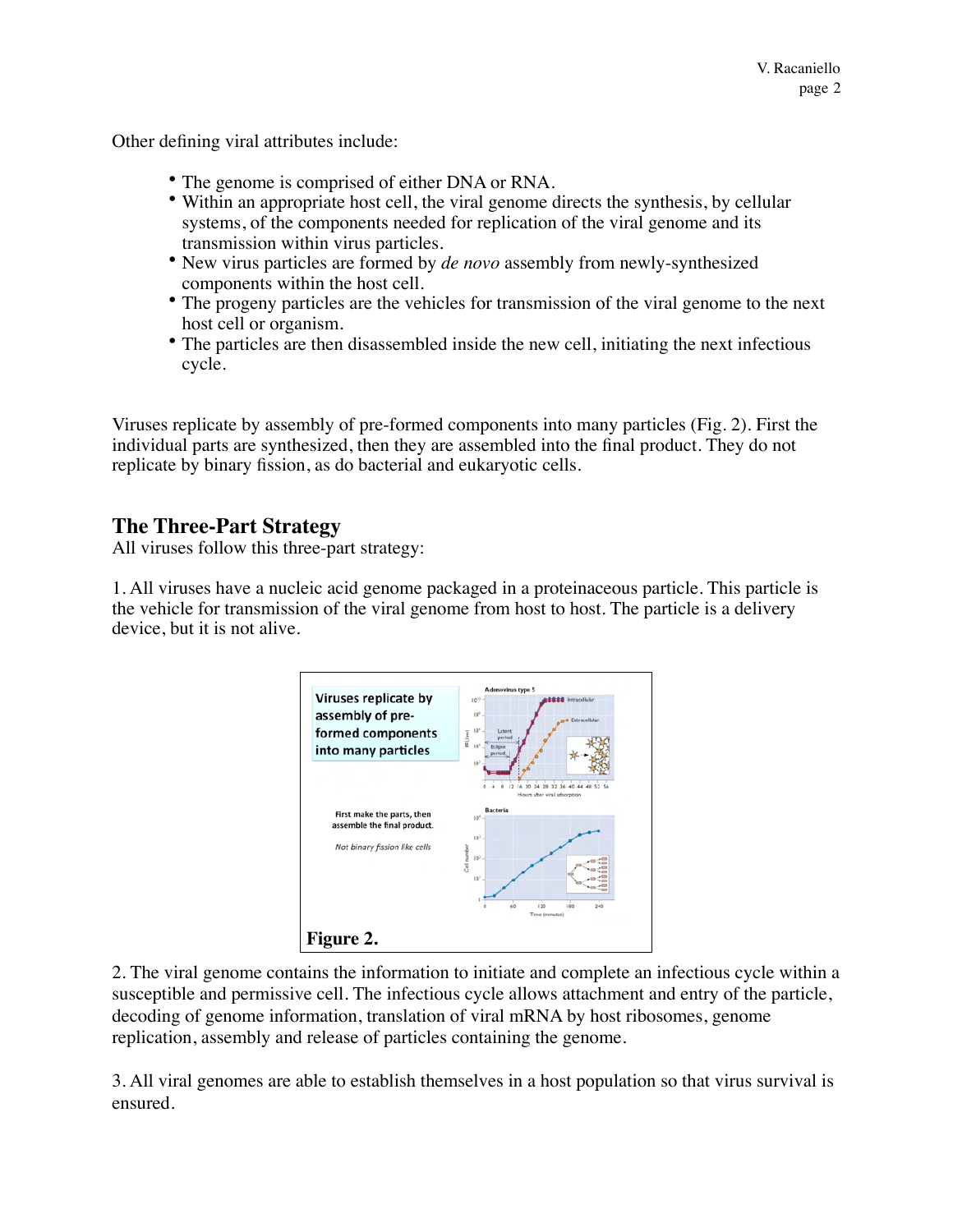This three-part strategy achieves one goal: survival.

Despite this simple three-part strategy, the tactical solutions encoded in genomes of viruses from individual families are incredibly diverse. There are countless virus particles out there with amazing diversity with respect to size, nature and toplogy of genomes, coding strategies, tissue and cell tropism, and degrees of pathogenesis from benign to lethal. Nevertheless, there is an underlying simplicity and order to all this diversity because of two simple facts: All viral genomes are obligate molecular parasites that can only function after they replicate in a cell; and all viruses must make mRNA that can be translated by host ribosomes. They are parasites of the host protein synthesis machinery.

Viruses require many different functions of the host cell (Fig. 3) for propagation. Cells provide the machinery for translation of viral mRNAs, sources of energy, enzymes for genome replication, and sites of nucleic acid replication and viral assembly. The cellular transport apparatus brings viral genomes to the correct cellular compartment, and ensures that viral subunits reach locations where they may be assembled into virus particles.

Viruses cannot reproduce extracellularly; the production of new infectious viruses takes place within a cell. Virologists divide the viral infectious cycle into discrete steps to facilitate their study, although in virus-infected cells no such artificial boundaries occur. The **infectious cycle** (Fig. 4) comprises attachment and entry of the particle, translation of viral mRNA by host ribosomes, genome replication, and assembly and release of particles containing the genome. New virus particles produced during the infectious cycle may then infect new cells. The term



**virus replication** is another name for the sum total of all events that occur during the infectious cycle.

Because all viral infections begin in a single cell, the virologist can use cultured cells to study stages of the infectious cycle. There are events common to virus replication in animals and in cultured cells, but there are also many important differences. While viruses readily attach to cells in culture, in nature, a virus particle must encounter a host, no mean feat for nano-particles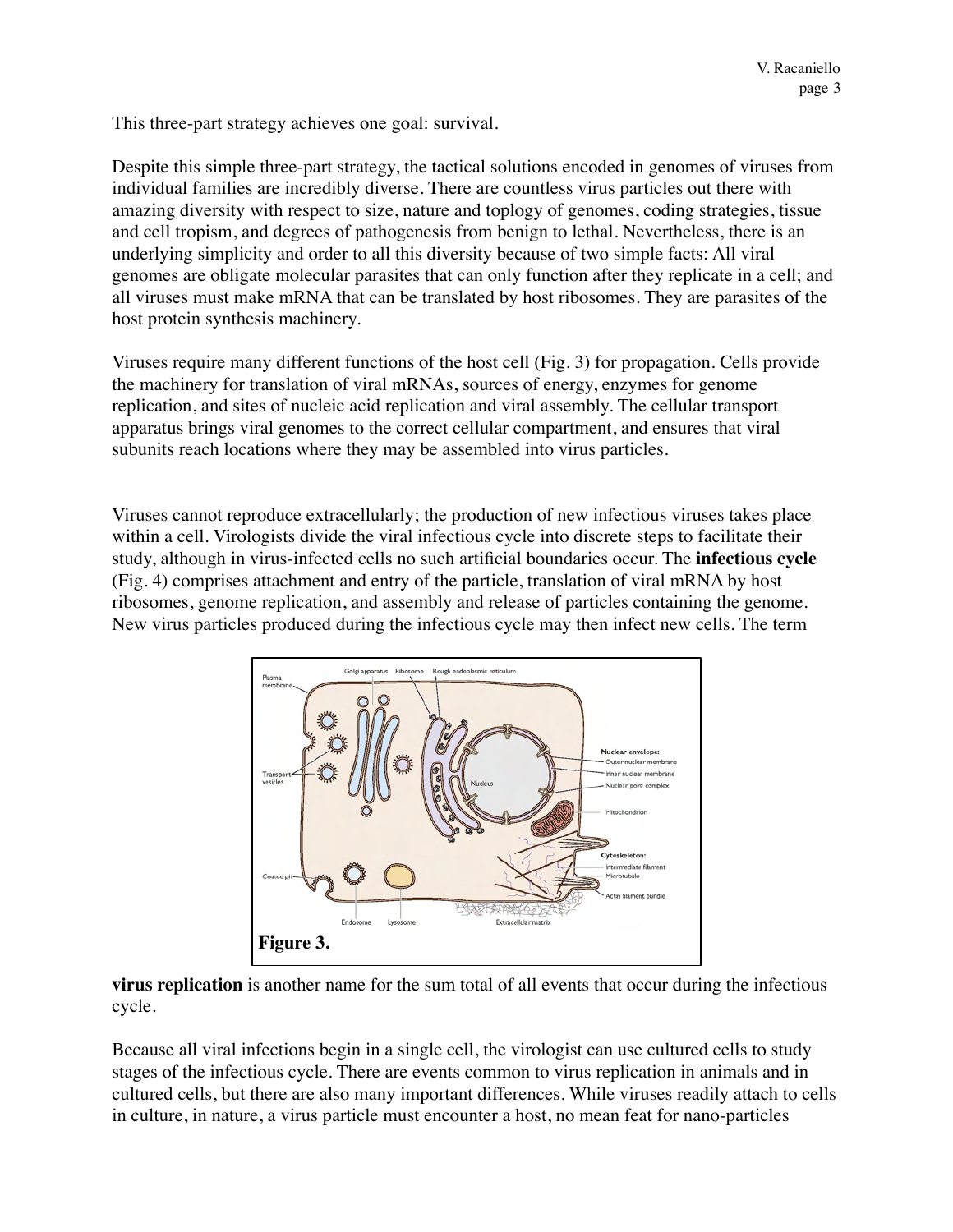without any means of locomotion. After encountering a host, the virus particle must pass through physical host defenses, such as dead skin, mucous layers, and the extracellular matrix. Host



defenses such as antibodies and immune cells, which exist to combat virus infections, are not found in cultured cells. Virus infection of cultured cells has been a valuable tool for understanding viral life cycles, but the differences compared with infection of a living animal must always be considered.

## **Virus Cultivation**



**Figure 5.**

Cell culture is the most common method for the propagation of animal viruses. There are three main kinds of cell cultures (Fig. 5). **Primary cell cultures** are prepared from animal tissues and have a limited life span. Some viral vaccines are now prepared in **diploid cell strains**, a homogeneous population of a single type of cell that can divide up to 100 times before dying. **Continuous cell lines** consist of a single cell type that can be propagated indefinitely in culture. They are usually derived from tumor tissue or from transformed cells.

Some viruses kill the cells in which they replicate, and the infected cells may eventually detach from the cell culture plate. These changes are called **cytopathic effects**, and can be seen with a simple light microscope. These changes include rounding up and detachment of cells from the culture dish (Fig. 6) and sometimes the formation of a group of fused cells called a syncytium (Fig. 7).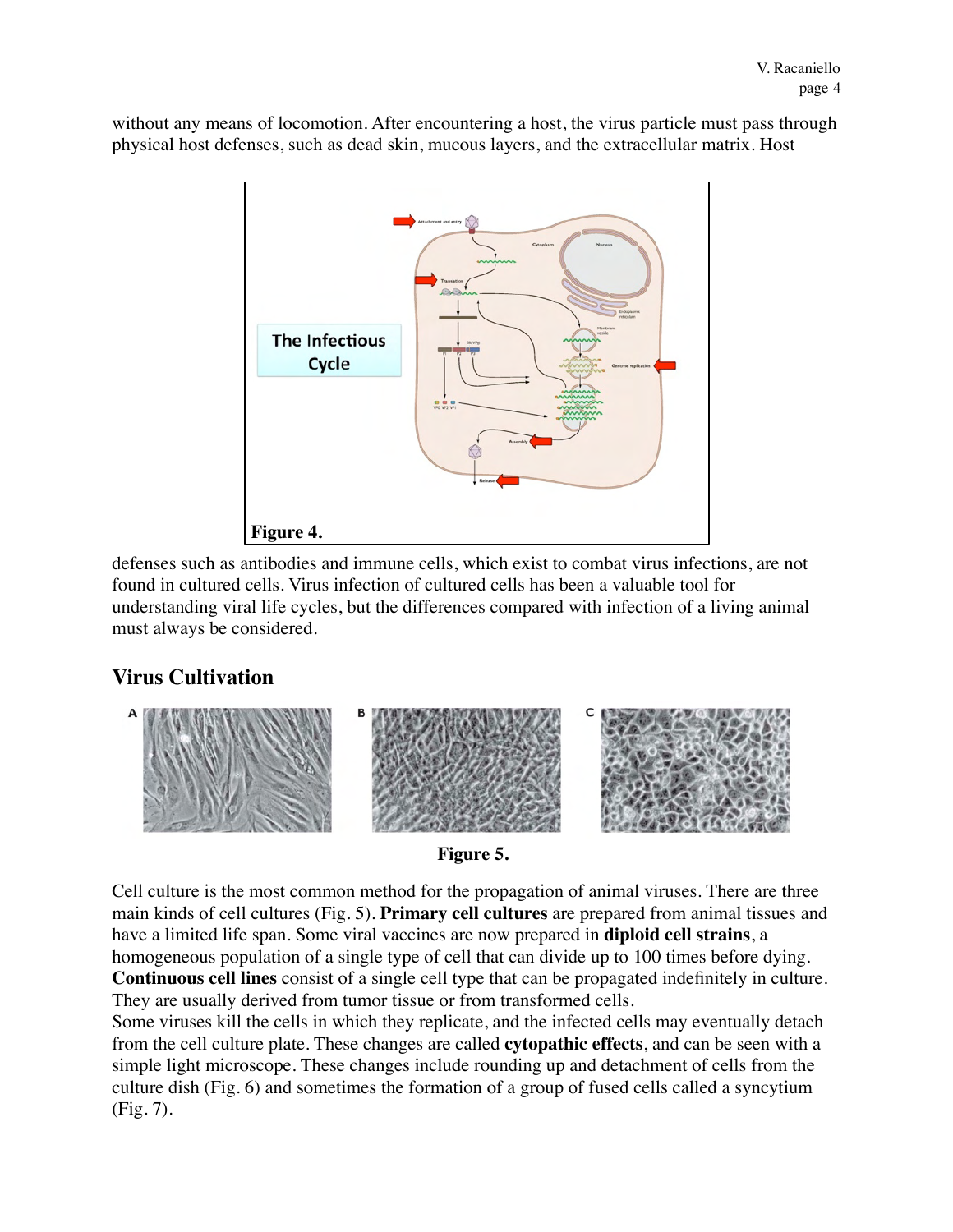

# **Assay of Viruses**

One of the most important procedures in virology involves measuring the concentration of a virus in a sample the virus titer. One way to do this is by the plaque assay (Fig. 8). In this assay, monolayers of cultured cells are incubated with a preparation of virus to allow adsorption to cells. The cells are covered with a semisolid overlay that restricts the spread of newly synthesized viruses to neighboring cells. As a result, each infectious particle produces a circular zone of infected cells called a plaque. The titer of a virus stock can be calculated in plaque forming units (PFU) per milliliter.





#### **Virus Structure**

Virus particles are assemblies of viral macromolecules that come in many sizes and shapes. Despite their apparent diversity, they fulfill common functions and are constructed according to common general principles.

Virus particles are designed for transmission of the nucleic acid genome from one host cell to another within a single animal or among host organisms. A primary function of the **virion**, an infectious virus particle, is protection of the genome, which can be damaged by a break in the nucleic acid or by mutation during passage through hostile environments. The virion must also recognize and package the viral genome, an in some cases, interact with cell membranes to form the viral envelope. The virion also plays important roles during infection, which include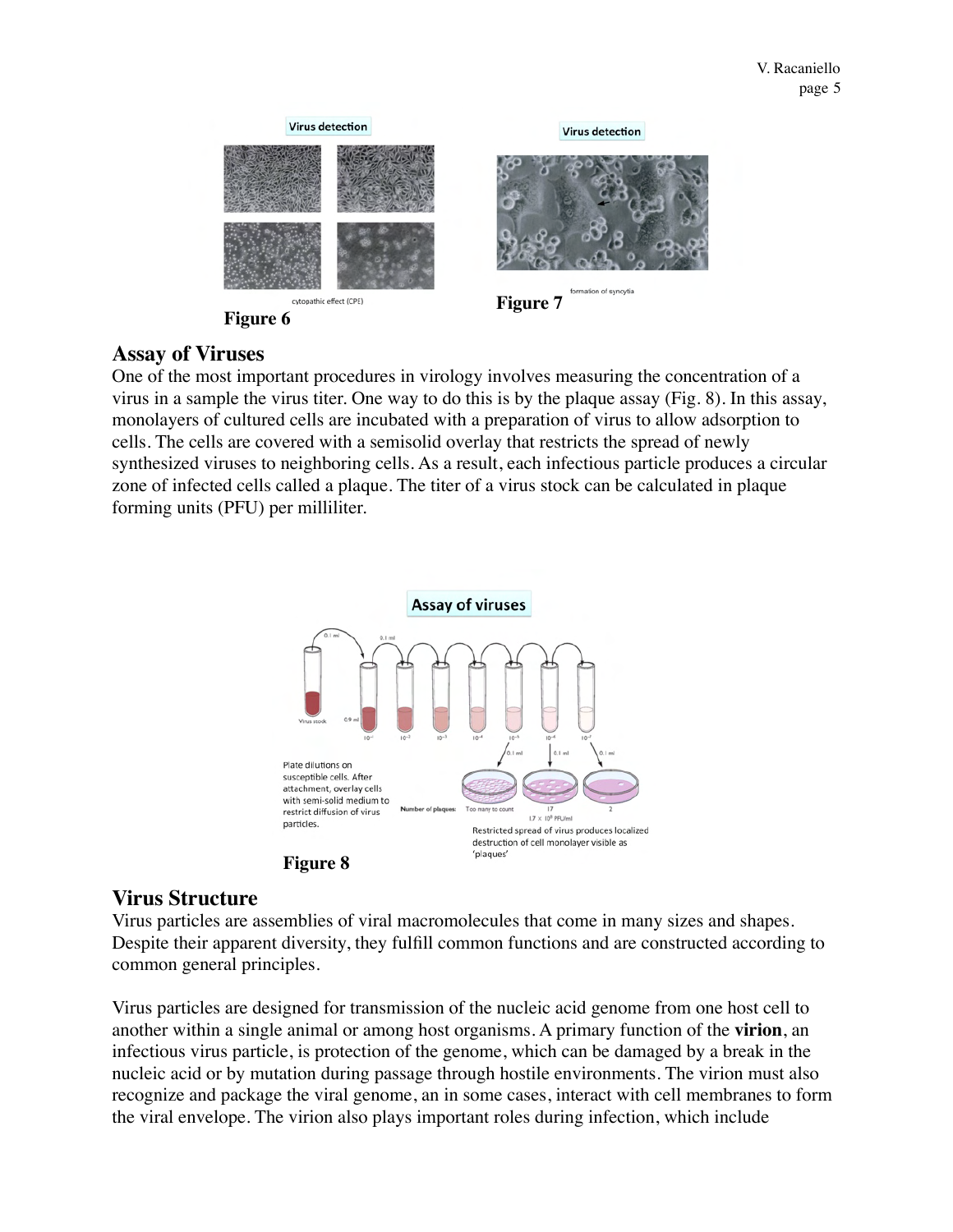interaction with cell receptors, induction of fusion with host cell membranes, and interaction with cell components to transport the genome to the correct compartment.

To protect the nucleic acid genome, virus particles must be stable structures. However, virions must also attach to an appropriate host cell and deliver the genome to the interior of the cell. Virus particles are therefore metastable structures that have not yet attained the minimum free energy conformation. This state can be attained only when an unfavorable energy barrier is surmounted, following induction of the irreversible conformational transitions associated with attachment and entry. Virions are not simply inert structures. Rather, they are molecular machines that play an active role in delivery of the nucleic acid genome to the appropriate host cell.

All virions contain at least one protein coat, the capsid or nucleocapsid, that protects the nucleic acid genome. Genetic economy dictates that capsids and nucleocapsids be built from identical copies of a small number of viral proteins with structural properties that permit regular and repetitive interactions among them. These protein molecules are arranged to provide maximal contact and noncovalent bonding among subunits and structural units. The repetition of such interactions among a limited number of proteins results in a regular structure, with symmetry that is determined by the spatial patterns of the interactions. The protein coats of all but a few viruses display **helical** or **icosahedral** symmetry.

The nucleocapsids of some enveloped animal viruses, plant viruses, and bacteriophages are rodlike or filamentous structures with helical symmetry (Fig. 9). In such structures, the viral RNA is coated with multiple protein subunits that assemble as a long-rodlike helix. The virions of paramyxoviruses, rhabdoviruses, and orthomyxoviruses contain internal structures with helical symmetry encased within an envelope (Fig. 10).



**Figure 9**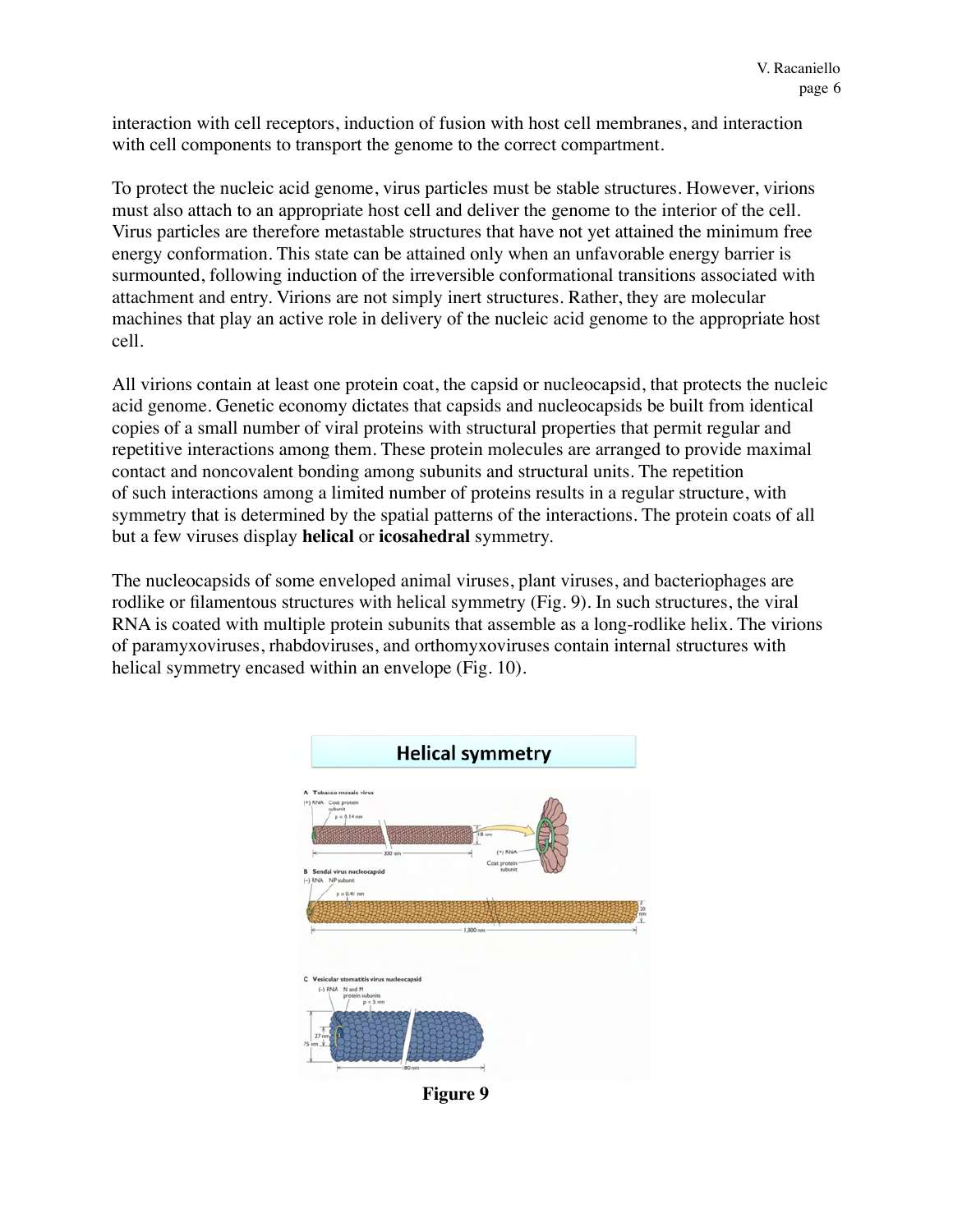

Many virus particles have icosahedral symmetry (Fig. 11). An icosahedron is a solid with 20 triangular faces and 12 vertices. Each of the 20 faces of an icosahedron is an equilateral triangle. In the simplest protein shells, a trimer of a single viral protein corresponds to each triangular face of the icosahedron. As an icosahedron has 20 faces, 60 identical subunits is the minimum number needed to build a capdis or nucleocapsid with icosahedral symmetry. An example is adenoassociated virus type 2, a member of the parvovirus family. These small animals viruses, with particles 250 Å in diameter, encase a single stranded DNA genome of less than 5 kb. The particles are built from 60 copies of a single protein subunit.

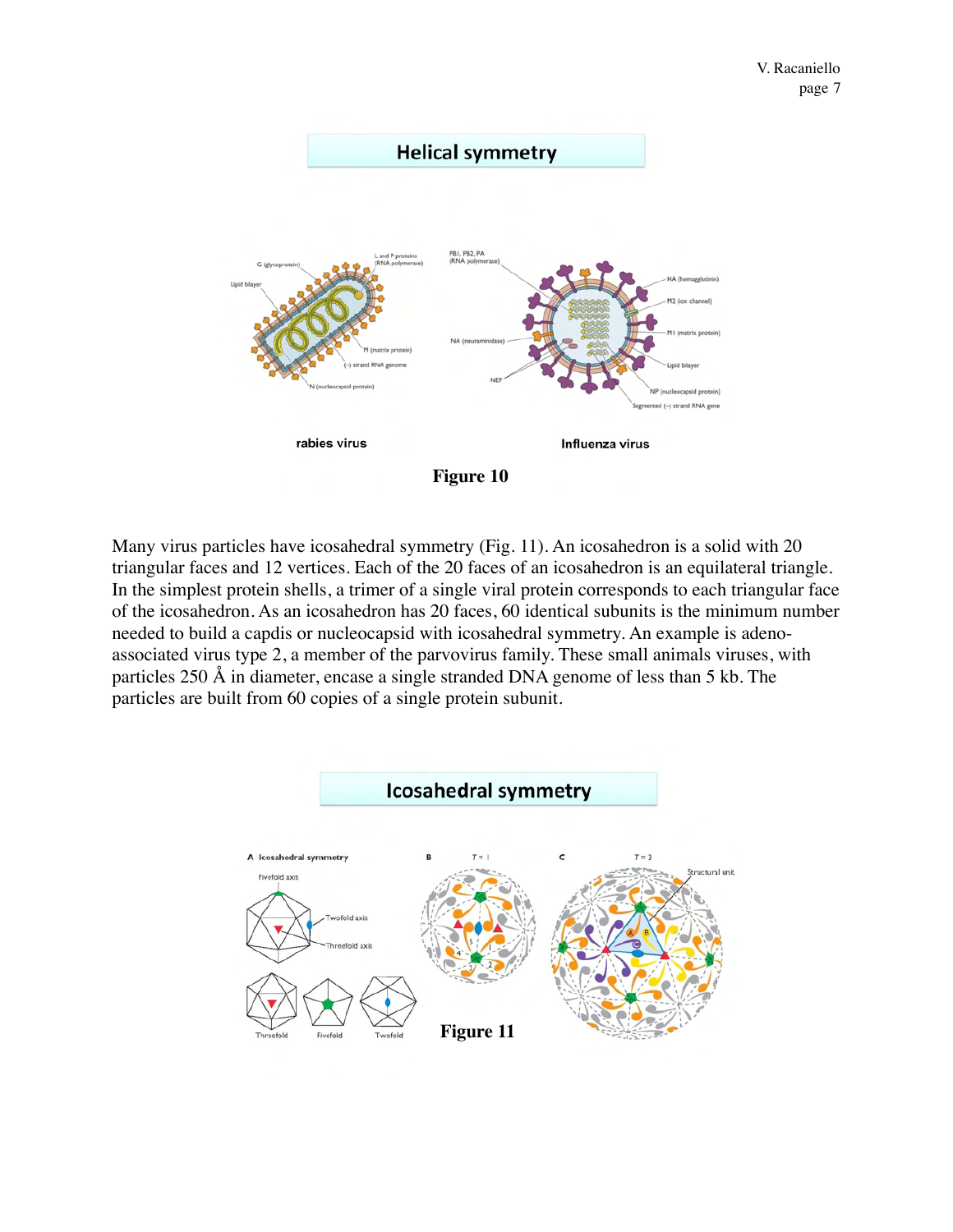Some naked viruses are considerably larger and composed of many more viral proteins than adeno-associated virus type 2. A feature of such viruses is the presence of proteins devoted to specialized structural or functional roles. An example of such complex viruses is adenovirus. A striking feature of the adenovirus particle (diameter,  $1,500 \text{ Å}$ ) is the presence of long fibers at the 12 vertices. Each fiber is attached to 1 of the 12 penton bases. The remainder of the shell is built from 240 additional subunits, the hexons, each of which is a trimer of viral protein II.

Often icosahedral virus particles are enveloped, such as is the case for the herpesviruses. These large (2,000 Å), DNA-containing viruses comprise an icosahedral capsid that encases a doublestranded DNA genome. The capsid is surrounded by a lipid membrane that is acquired from the host cell during assembly. The herpesvirion is remarkable because its protein components are encoded by over half of the 80 genes present in viral DNA.

Embedded in the membrane of enveloped viruses are viral proteins, most of which are glycoproteins that have one or more covalently linked sugar chains. Such **viral glycoproteins** are integral membrane proteins firmly embedded in the lipid bilayer by a short membrane-spanning domain (Fig. 12).



**Figure 12**

The external domains contain binding sites for cell surface virus receptors, major antigenic determinants, and sequences that mediate fusion of viral with cellular membranes during entry. Internal domains, which make contact with other components of the virion, are often essential for virus assembly.

An example of a viral membrane glycoprotein is the hemagglutinin (HA) protein of human influenza a virus, which is a trimer. This protein contains a globular head with a top surface that is projected about 135 Å from the viral membrane by a long stem. The membrane-distal globular domain contains the binding site for the virus receptor. Another viral glycoprotein that mediates cell attachment and entry is the E protein of the flavivirus tick-borne encephalitis virus. The external domain of E protein is quite different: it is a flat, elongated dimer that would lie on the surface of the viral membrane rather than projecting from it as does the HA (Fig. 13).

With few exceptions, viral membrane glycoproteins are oligomeric. On the exterior of the virion, these oligomers form surface projections, often called spikes, that are readily visible in electron micrographs (Fig. 14 - 2009 pandemic H1N1 influenza virus). Because of their critical roles in initiating infection, the structures of many viral glycoproteins have been determined.